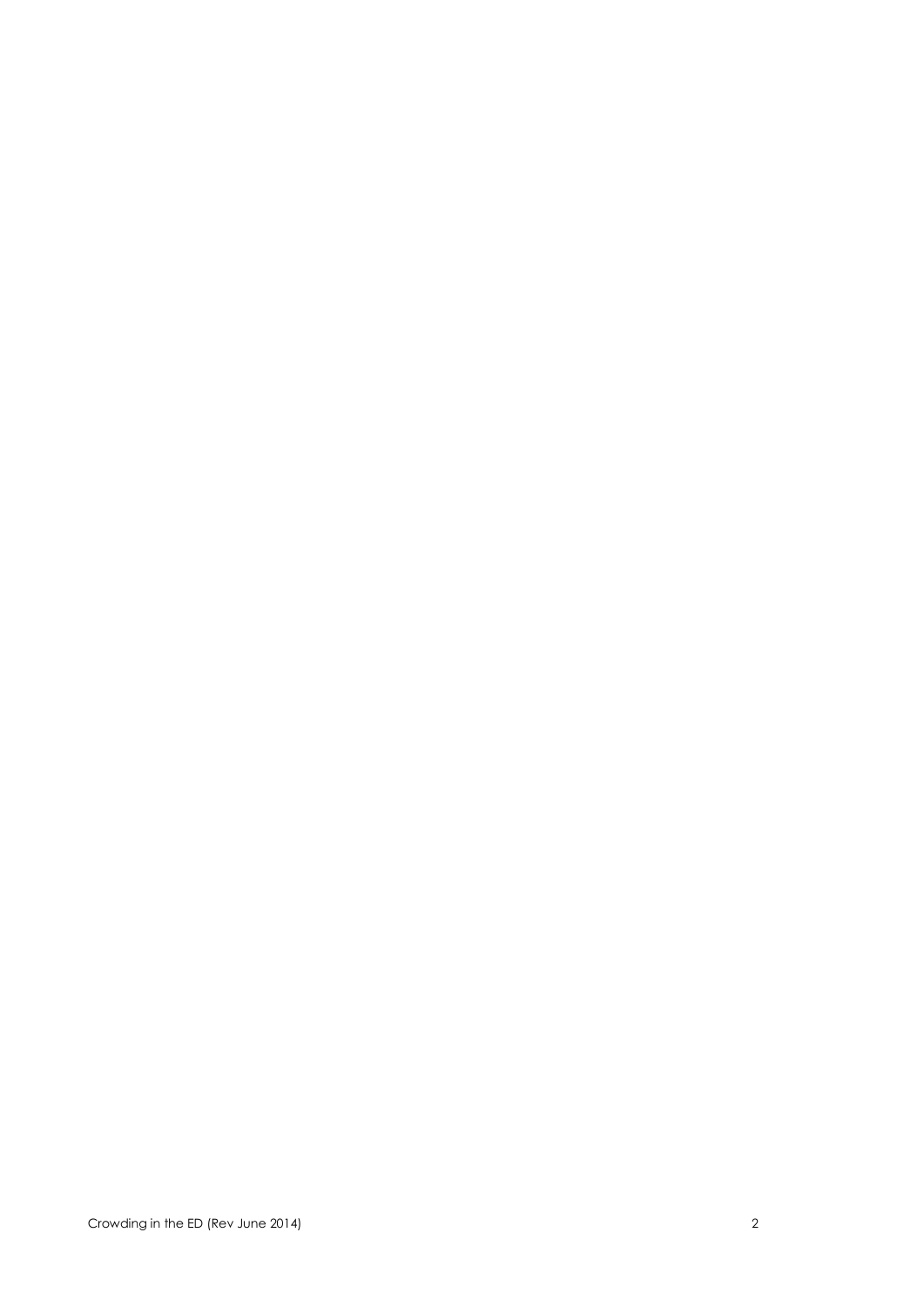## **Summary of recommendations**

- 1. Emergency Department capacity should be capable of meeting demand.
- 2. Non-Emergency Department staff should not 'gatekeep' access to the Emergency Department.
- 3. A patient who attends an Emergency Department is entitled to an assessment by a clinician.
- 4. Emergency Departments should have systems that can monitor the degree and impact of crowding.
- 5. Streaming patients does not help with Emergency Department crowding if the cause of crowding is inadequate hospital capacity.
- 6. Investigations should be 'front loaded' to reduce delay to disposition decisions.
- 7. Senior doctors of all specialities should be involved with rapid assessment and treatment.
- 8. Hospitals with Emergency Departments should have a hospital wide escalation policy for when the Emergency Department becomes crowded with locally agreed triggers.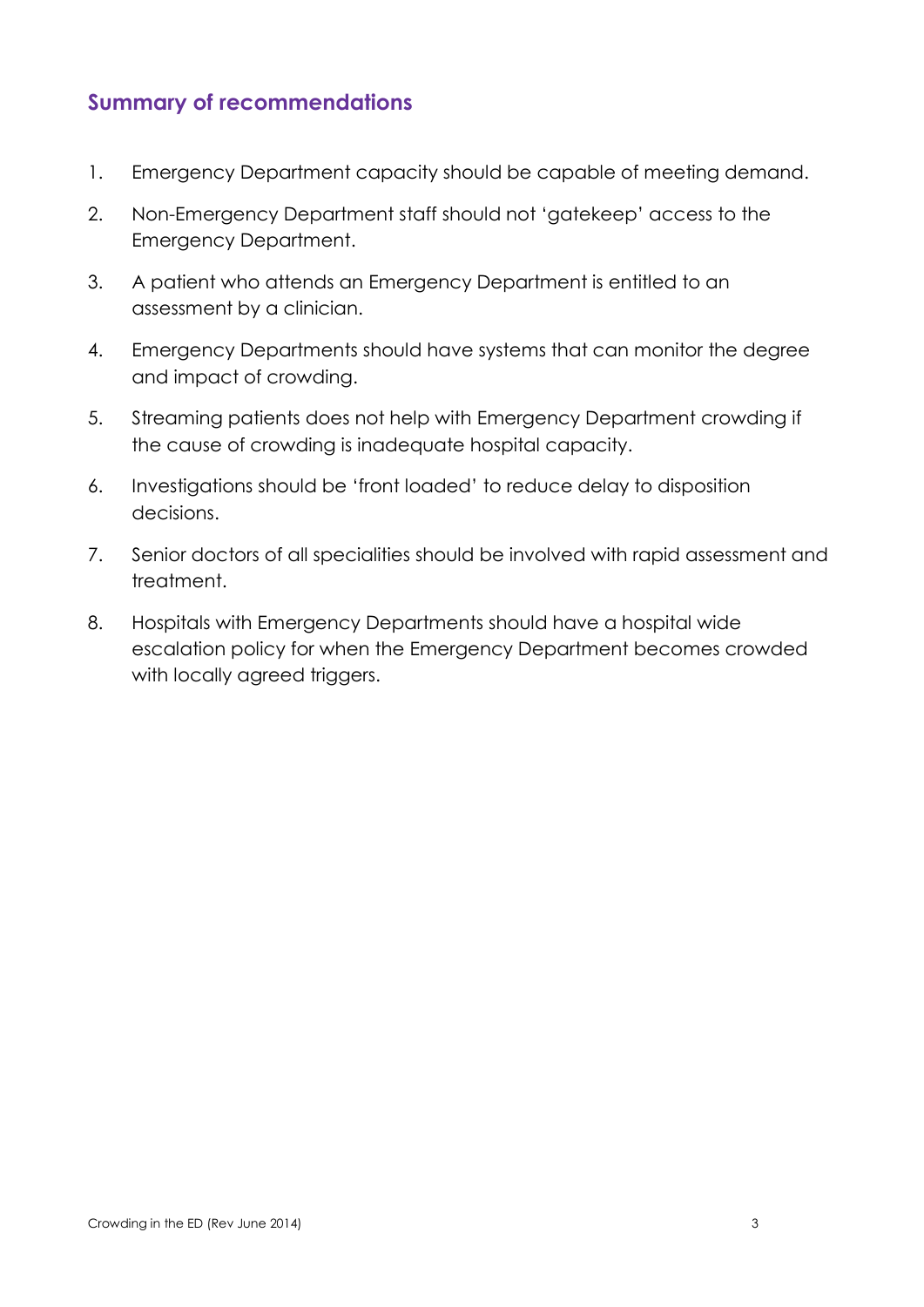## **Scope**

This guideline is to assist managers and clinicians who are trying to reduce crowding in their hospital Emergency Departments. The guideline explains the causes and consequences of crowding. This guideline offers suggestions to reduce the effects of crowding and improve the safety of an Emergency Department.

#### **Reason for development**

Patients suffer in a crowded Emergency Department. Crowding, where an Emergency Department becomes gridlocked, occurs in all Emergency Departments from time to time. Crowding is associated with increased mortality.<sup>1-5</sup>

Crowding is also important because it reduces the quality of care that patients receive; the length of stay for non-elective admissions rises, and the number of serious incidents rise.<sup>6</sup> Crowding also causes elective hospital activity to be cancelled or postponed. Patient privacy, dignity and the ability to deliver basic nursing care are compromised. The effects of Emergency Department crowding are most severe for the most sick and vulnerable patients.

Crowding also contributes to staff burnout. This creates a vicious cycle as experienced staff leave and departmental efficiency and quality is reduced further. A crowded Emergency Department also has implications for other services. The ability of the ambulance service to respond promptly to emergency calls for service is compromised if ambulances are waiting to offload at the Emergency Department.

However, it should be recognised that the degree of crowding forms a continuum and lower levels of crowding, short of that which causes gridlock, may have an adverse effect upon Emergency Department safety and efficiency. Patients waiting in a crowded Emergency Department suffer increased anxiety, as dignity, privacy and timeliness of care is less good.

## **Definitions**

The College of Emergency Medicine does not support the term 'overcrowding' as this implies that some crowding is beneficial, any degree of crowding harms patients.

Definitions vary, but an Emergency Department is crowded if ambulances cannot offload, there are long delays for high acuity patients to see a doctor, there are high rates of patients with a 'Left before being seen' code, there are more trolley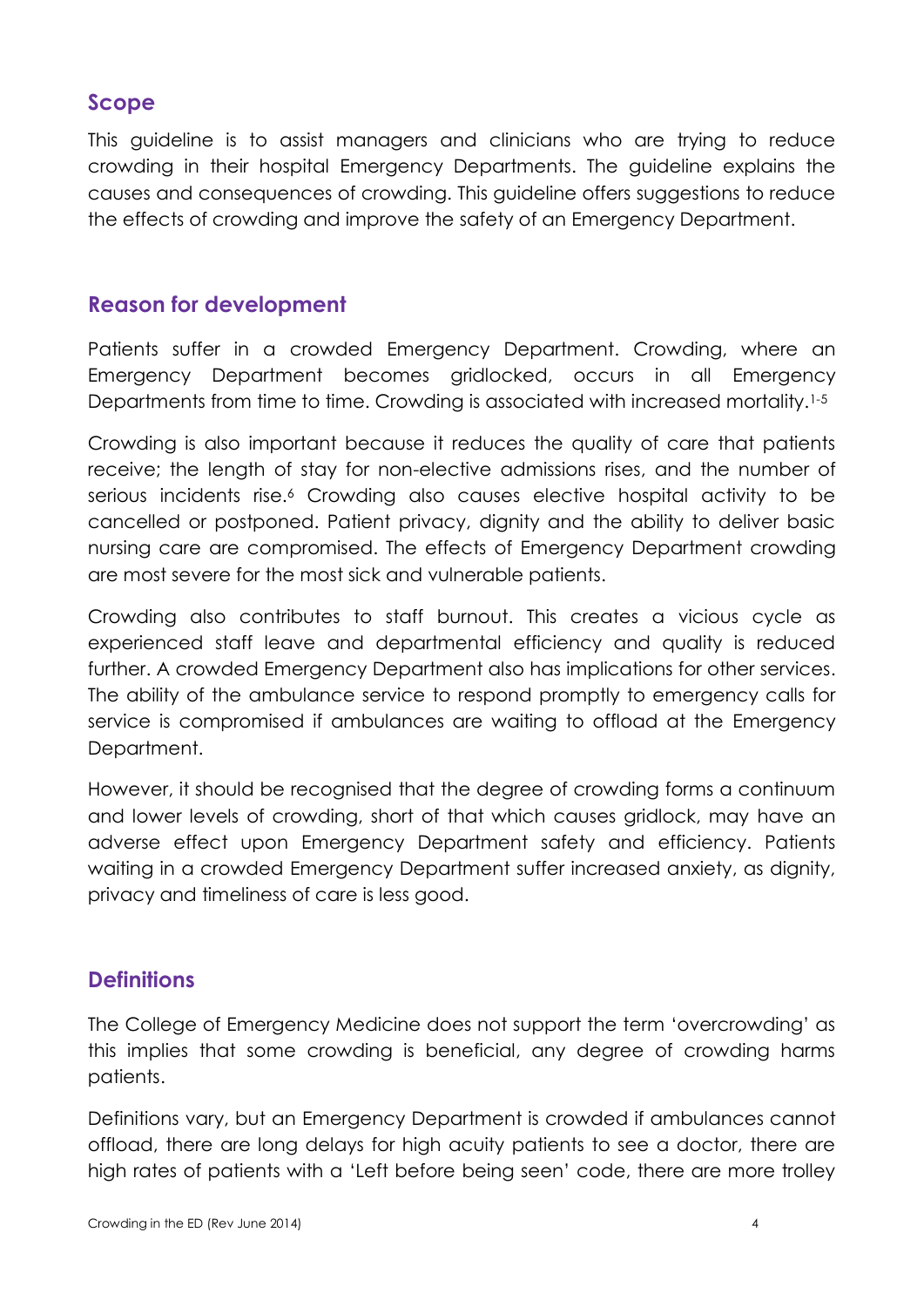patients in the ED than there are cubicle spaces, or if patients are waiting more than two hours for an in-patient bed after a decision to admit has been made. 7-10

'Access block' and 'exit block' are used interchangeably and refer to the situation where patients in the Emergency Department (ED) requiring inpatient care are unable to gain access to appropriate hospital beds within a reasonable time frame.

## **Measuring crowding**

Emergency Departments should be able to measure, in real time, how crowded they are. There are a number of scales reported in the literature, though none are adequately validated.7;11-15 At a minimum, the following items should be measured. Measures need to be simple and easy to collect.

1. **Ambulance offload times.** A department is crowded if this takes longer than 15 minutes.

2. **Occupancy of trolley patients** (number of patients requiring trolleys / number of trolley spaces) A department is crowded if the number of patients on trolleys exceeds the number of designated assessment spaces.

3. **Waiting for admission.** A department is crowded when more than 10% of patients awaiting admission wait more than two hours from decision to admit before leaving the Emergency Department.

## **Causes of crowding**

A crowded Emergency Department is usually the result of a crowded emergency care system. Crowding is rarely due to large numbers of patients who could be treated elsewhere in the healthcare system.

It is helpful to breakdown the causes of crowding into input, throughput and output factors.16 The causes of crowding vary between departments, but not so much that useful generalisations cannot be made. The degree of crowding varies between departments, indicating that this is not inevitable.

Input refers to increased numbers and acuity of patients attending. There has been an increase in the number of patients attending Emergency Departments over the last 10 years. There has been a relative increase in elderly patients and patients from nursing and residential homes. Elderly, frail patients require more care in the Emergency Department than younger patients and contribute disproportionately to crowding.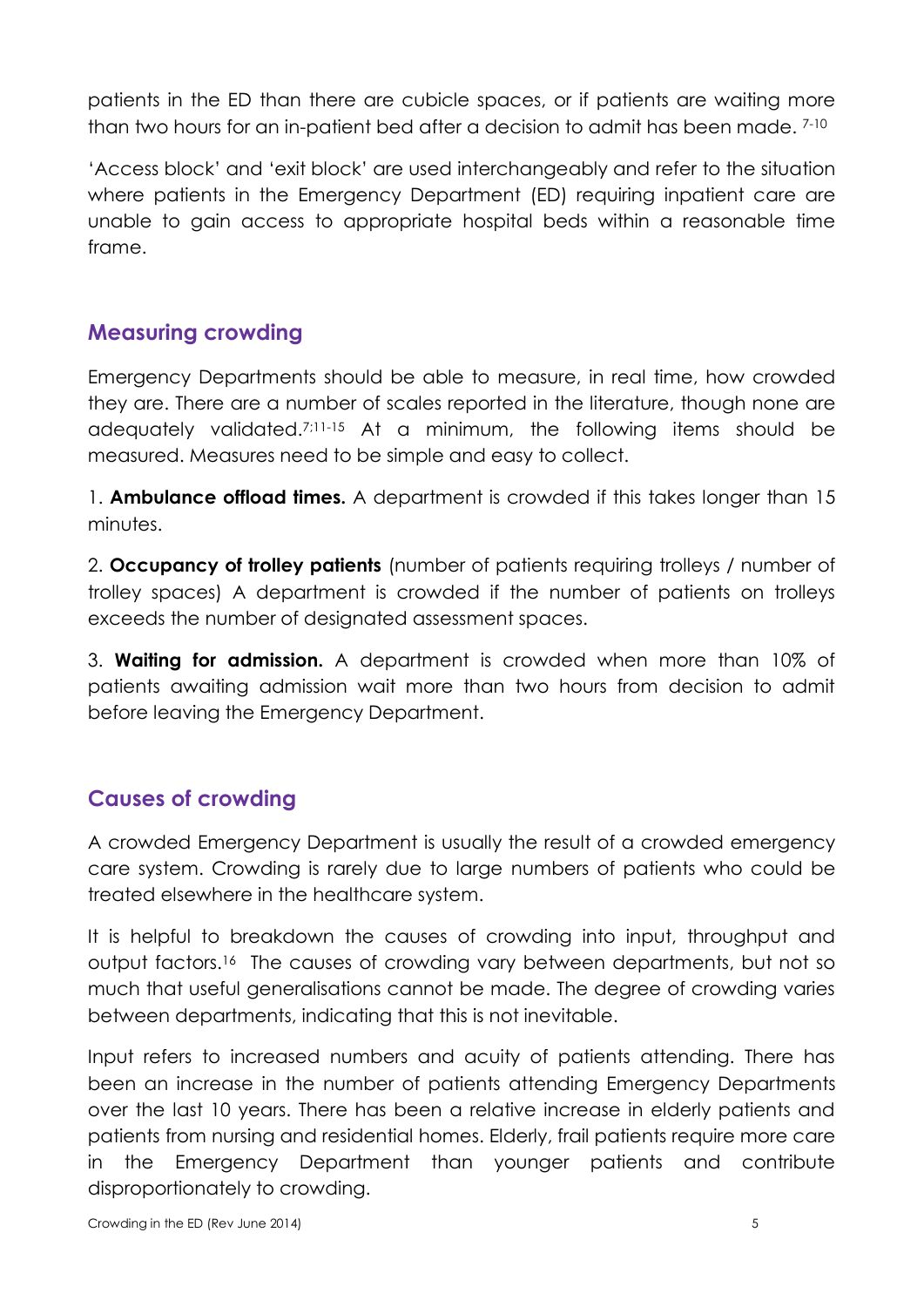Throughput refers to problems occurring within Emergency Departments that contribute to crowding. These include the processes in a department, the numbers and experience of staff, timely access to the results of investigations necessary to inform safe decisions regarding admission or discharge, the time to review by inpatient teams and the physical layout of the department.

Output refers to obstacles to flow through the Emergency Department. These include lack of appropriate beds within the hospital, 'access' or 'exit' block. The main reason for crowding in almost all Emergency Departments is lack of hospital capacity or poor co-ordination of capacity. This may result either from an inadequate number of inpatient beds (poor capacity) or a mismatch between the time inpatient beds become available and the time that the patients requiring those beds present to the Emergency Department (poor co-ordination).

The guideline development group noted that there was an extensive literature on the consequences of crowding, but the literature on interventions to mitigate the effect of crowding was limited and of little high quality evidence. <sup>17</sup>

## **Solutions**

Acute hospitals should develop local 'Full Capacity Protocols'. Emergency Department solutions are unlikely to be effective in isolation and a whole emergency care response is required. A Full Capacity Protocol should be activated in response to locally agreed triggers based on ambulance offload times, occupancy levels and proportion of boarding patients.

## **Input solutions**

In the major urban areas, served by multiple Emergency Departments, there have been initiatives to reduce crowding by diverting patients to avoid surges of ambulance arrivals. The guideline development group noted that this might reduce crowding, but commented that patients with long term conditions should be admitted to their usual hospital as they may have a longer hospital stay and duplication of investigations. The guideline development group was unable to make a firm recommendation about ambulance diversion, and commented this needed further evaluation.

Crowding in the ED (Rev June 2014) 6 Emergency Departments, and acute hospitals, have a responsibility to assist the ambulance service by ensuring that the turnaround time for ambulance patients is as short as possible. There is a period of time where responsibility for the care of the patient needs to be shared between the ambulance service and the clinical staff working in the Emergency Department. If a patient cannot be offloaded from an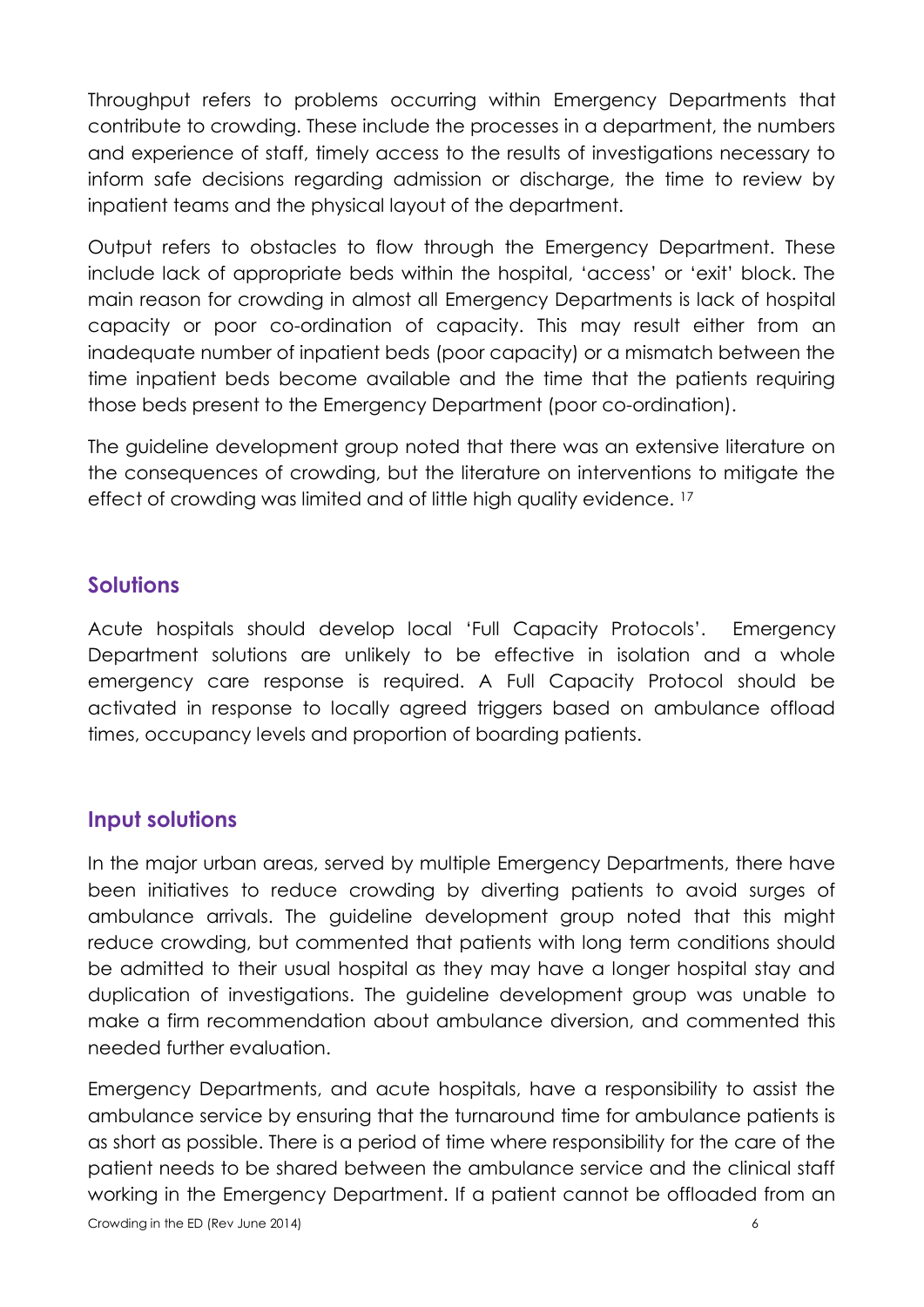ambulance because the Emergency Department is crowded, within an acceptable timeframe, usually 15 minutes, then the patient should be registered with that Emergency Department.

A clinician's duty of care begins when the clinician begins to assess the patient. The guideline development group acknowledged that the receiving hospital had a duty of care to all patients on the hospital premises when ambulance handover was complete, but emphasised that an emergency physician or nurse could not reasonably be expected to extend their duty of care outside a crowded Emergency Department.

The committee recognised that this was a difficult area and noted that any protocols or agreements should put the best interests of patients first. The committee also commented that emergency physicians and nurses can rarely offer a meaningful intervention to a patient in the back of ambulance, at a time where their skills are required to clear a crowded Emergency Department.

Trying to reduce inputs into Emergency Departments is largely beyond the control of Emergency Department staff and managers. However, co-location of out-ofhours primary care services adjacent to an Emergency Department is helpful as this allows low acuity cases to be diverted away from the Emergency Departments. This may not reduce crowding very effectively if the underlying cause of departmental crowding is inadequate in-patient bed capacity.

Once a patient has arrived at an Emergency Department, they are entitled to an assessment by an Emergency Department clinician. It is poor practice and potentially unsafe to send patients away without an assessment. It is also inappropriate for non-clinical and non-Emergency Department staff to 'gatekeep' access to the Emergency Department. Patients who could be more appropriately treated by a General Practitioner do not contribute very much to Emergency Department crowding.

## **Throughput solutions**

Processes within Emergency Departments can be reviewed to reduce admissions and improve time to key decisions. The key principles of interventions here are to; front load of key investigations and early decision making by a senior doctor. Rapid Assessment and Treatment by a senior Emergency Department clinician is helpful to achieve this, but this must be adequately resourced.<sup>18</sup> Streaming, where patients are treated in areas by clinicians allocated to that area, improves throughput for ambulatory patients, but does not help crowding.<sup>19</sup> Non-medical staff can facilitate early investigation, such as radiography and relevant blood investigations which reduce time to making a decision.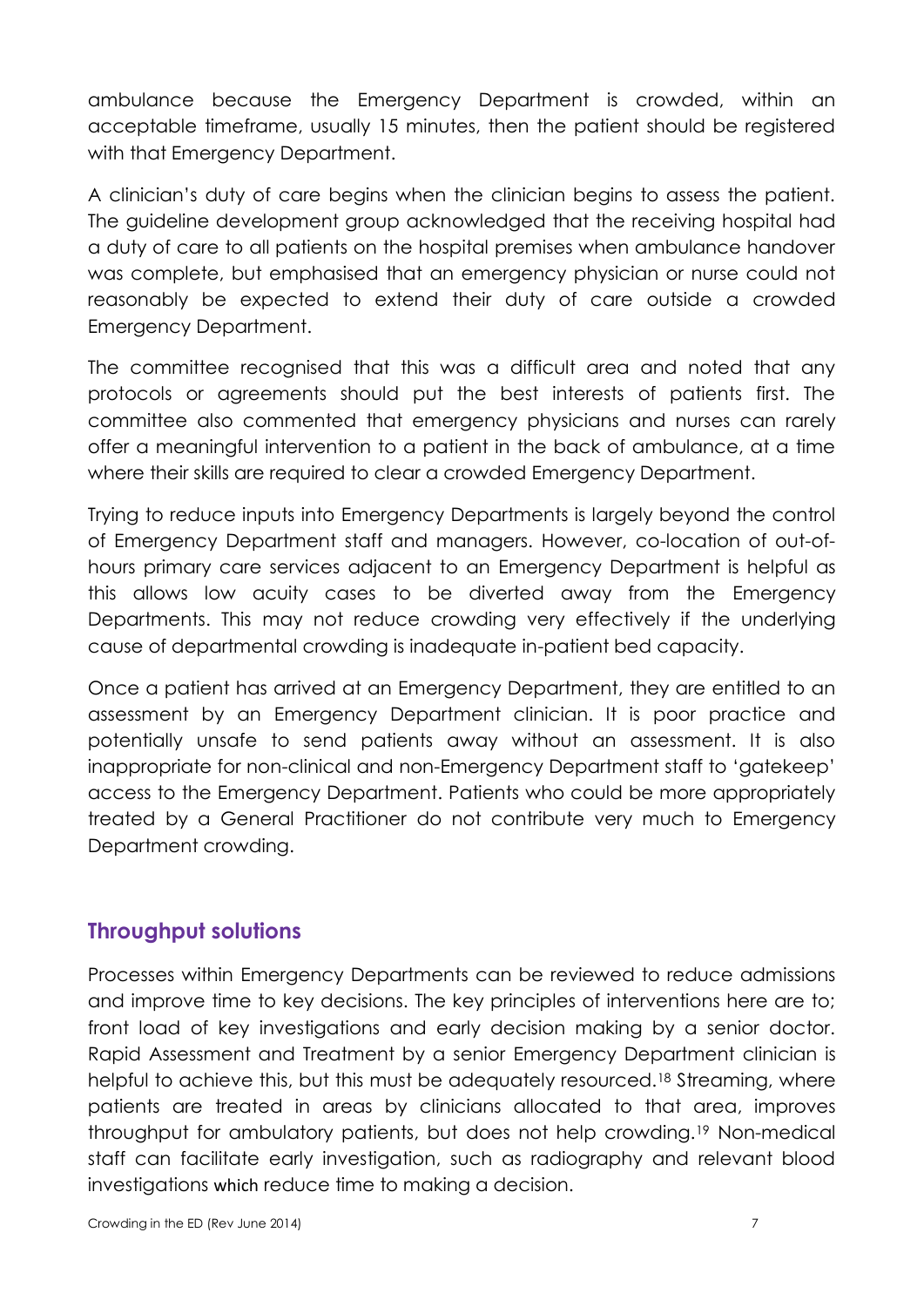'Chair-centric' pathways where patients with low acuity conditions wait on chairs rather than in cubicles is recommended. Sending patients home to await investigation results which are expected to be normal is useful, if the patient is easily able to return to the hospital if a result is abnormal and there are procedures in place to ensure the results of investigations are reviewed if the patient has left the Emergency Department. Ambulatory care pathways for predetermined, low acuity conditions such as deep vein thrombosis or cellulitis are helpful if patients are directed to these areas primarily rather than entering the ED.

Increasing physical space alone in the Emergency Department is unhelpful unless this is supported by increased capacity and better co-ordination of inpatient beds within the hospital or more efficient processes in the Emergency Department. <sup>20</sup>

#### **Escalation policy**

There must be a hospital wide escalation policy for when an Emergency Department becomes crowded. Criteria for escalation should be determined locally, but should occur exceptionally. An escalation policy should involve all specialties with responsibilities for acute care. This should involve calling all relevant staff to the ED, creating contingency areas and facilitating discharges. Emergency Department senior clinicians should have pre-agreed admitting rights to inpatient wards.

## **Output solutions**

## **Anticipating demand**

Bed managers should ensure that there is adequate capacity to meet **anticipated** demand for non-elective admissions. This may mean postponing some elective activity. The use of discharge lounges, where discharged patients can wait for transport, thereby freeing up an inpatient bed, is encouraged. The modal time of discharge from inpatient wards should be regularly monitored. The modal discharge time should match anticipated need for beds.

## **Boarding**

Patients who are known to need admission, but who do not have a bed to go to, are known as "boarders." Sending patients to wards where they will be admitted before a bed is available, a practice known as 'boarding,' is supported by the College.21 Ideally, this should be a time limited policy, to allow a hospital to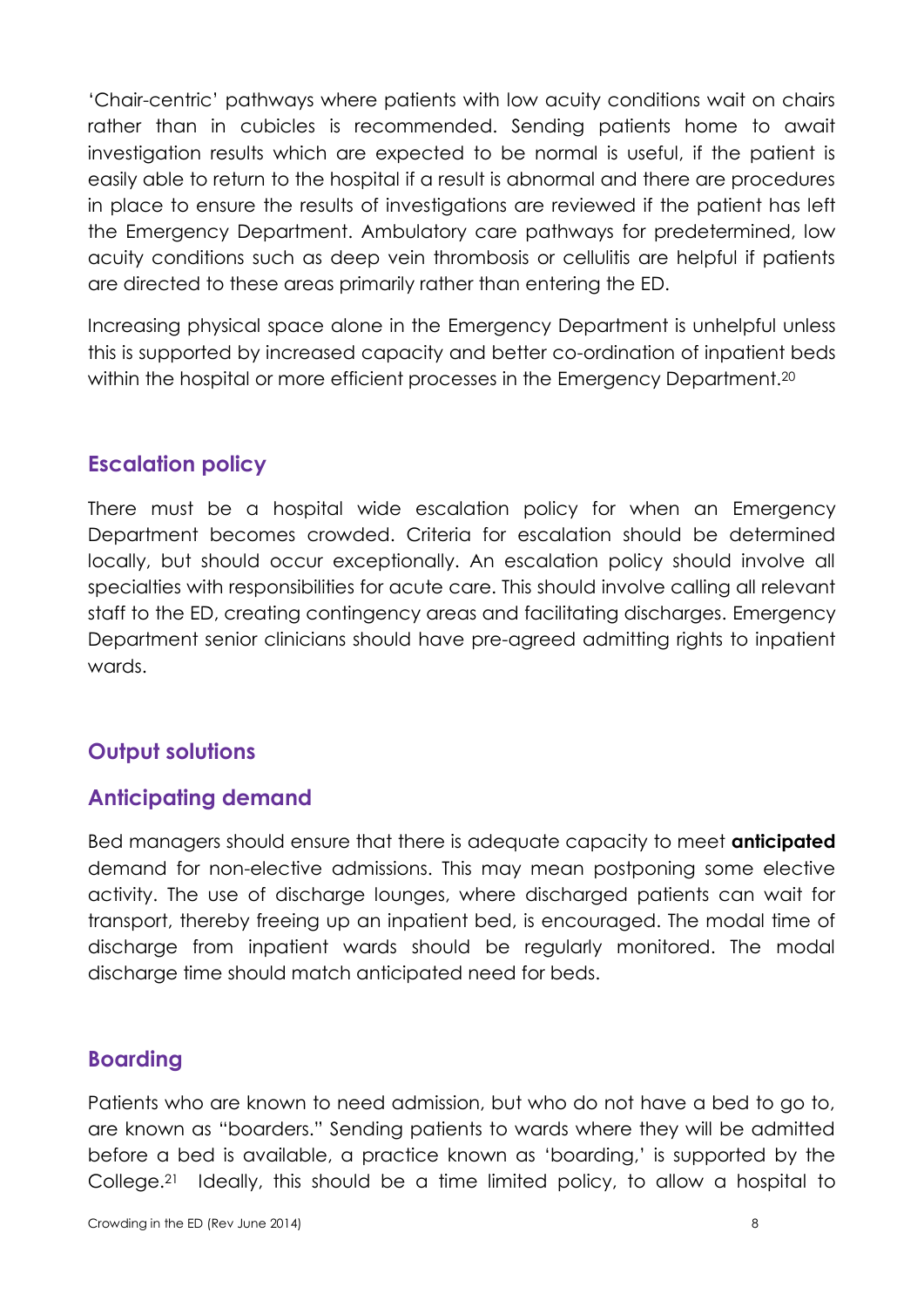organise its inpatient discharge process more effectively. Each additional patient that attends a crowded Emergency Department will cause an incremental decline in efficiency. Boarding all of the patients in one place means that the Emergency Department is having the maximal decline. This leads to a point where it generates significant risk or actual harm. A distributed system that shares the workload and activity between wards and the Emergency Department means that each is less likely to reach this tipping point. The harm of having unassessed patients in ambulances is greater than the harm of boarding patients who have been assessed by a Doctor on their destination ward. Boarding should be a routine activity, not solely in response to exceptional circumstances.

The guideline development group acknowledged that whilst boarding was based on weak evidence it was the option associated with least risk. Patients who are selected to board on wards should be stable, orientated and should not be receiving active treatment or require intensive monitoring. The maximum number of patients that should board on each ward should be determined locally. Factors that should be considered include the physical environment on the ward, the likely dependency of other patients in that area and the medical and nurse staffing levels in that area. The number of patients actually boarded on each ward should be determined dynamically and should aim to balance the risk of accommodating such additional patients across both the Emergency Department and the admitting wards. Once a patient is transferred from the ED to such a ward they become the responsibility of the admitting team.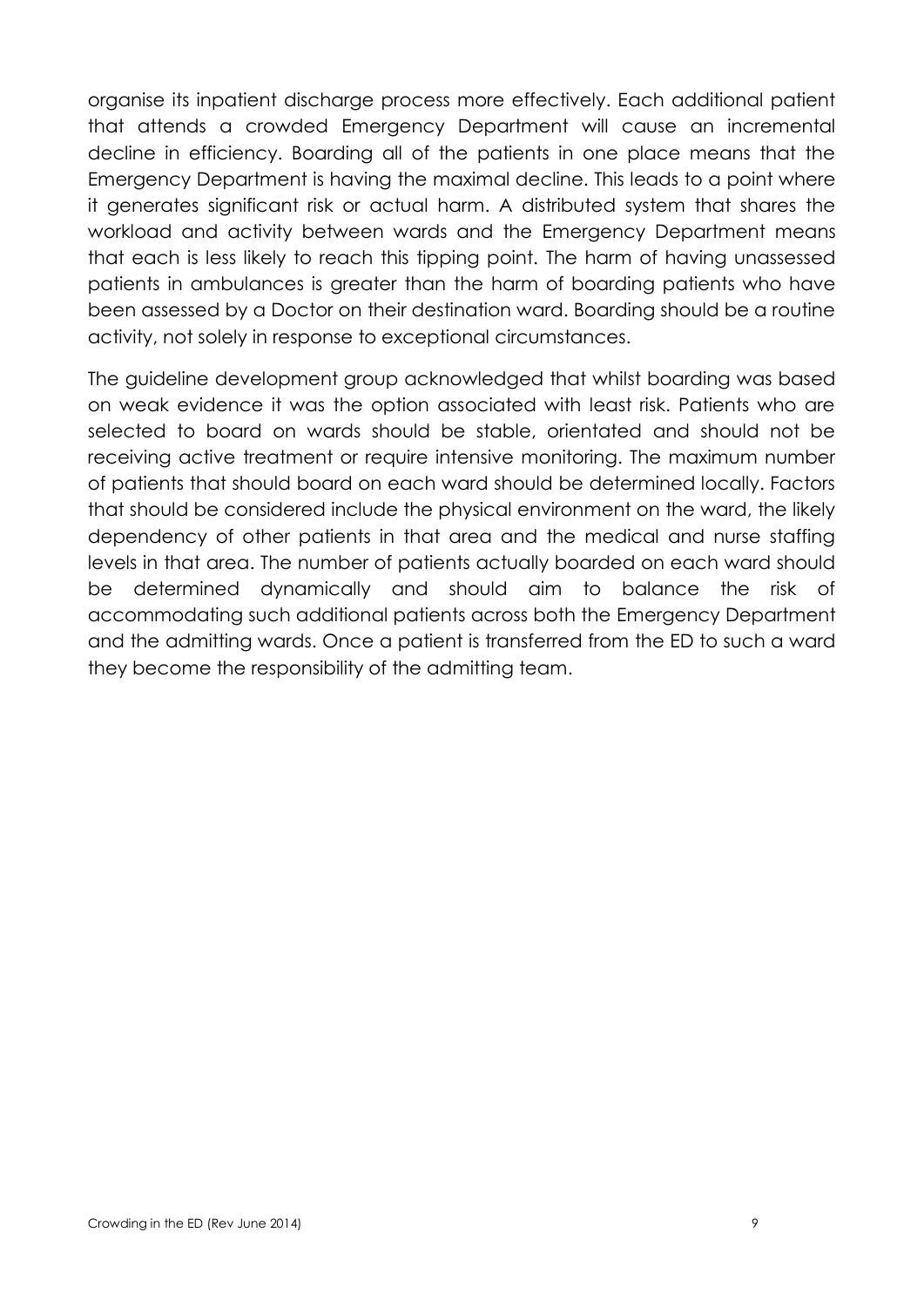## **Authors (third edition)**

Adrian Boyle, Ian Higginson, Simon Smith and Katherine Henderson

First published in February 2012

Reviewed and revised August 2012

Reviewed and revised May 2014

## **Acknowledgements (third edition)**

Fionna Moore

#### **Review**

Usually within three years or sooner if important information becomes available.

## **Conflicts of Interest**

Adrian Boyle has bid for research grants to evaluate Emergency Department crowding

#### **Disclaimers**

The College recognises that patients, their situations, Emergency Departments and staff all vary. This guideline cannot cover all possible scenarios. The ultimate responsibility for the interpretation and application of this guideline, the use of current information and a patient's overall care and wellbeing resides with the treating clinician.

#### **Research Recommendations**

There is a need for high quality intervention studies that reduce the severity and consequences of crowding.

## **Audit standards**

There should be a documentation and audit system in place within a system of clinical governance.

## **Key words for search**

Crowding, safety, access block, exit block, boarding, full capacity protocol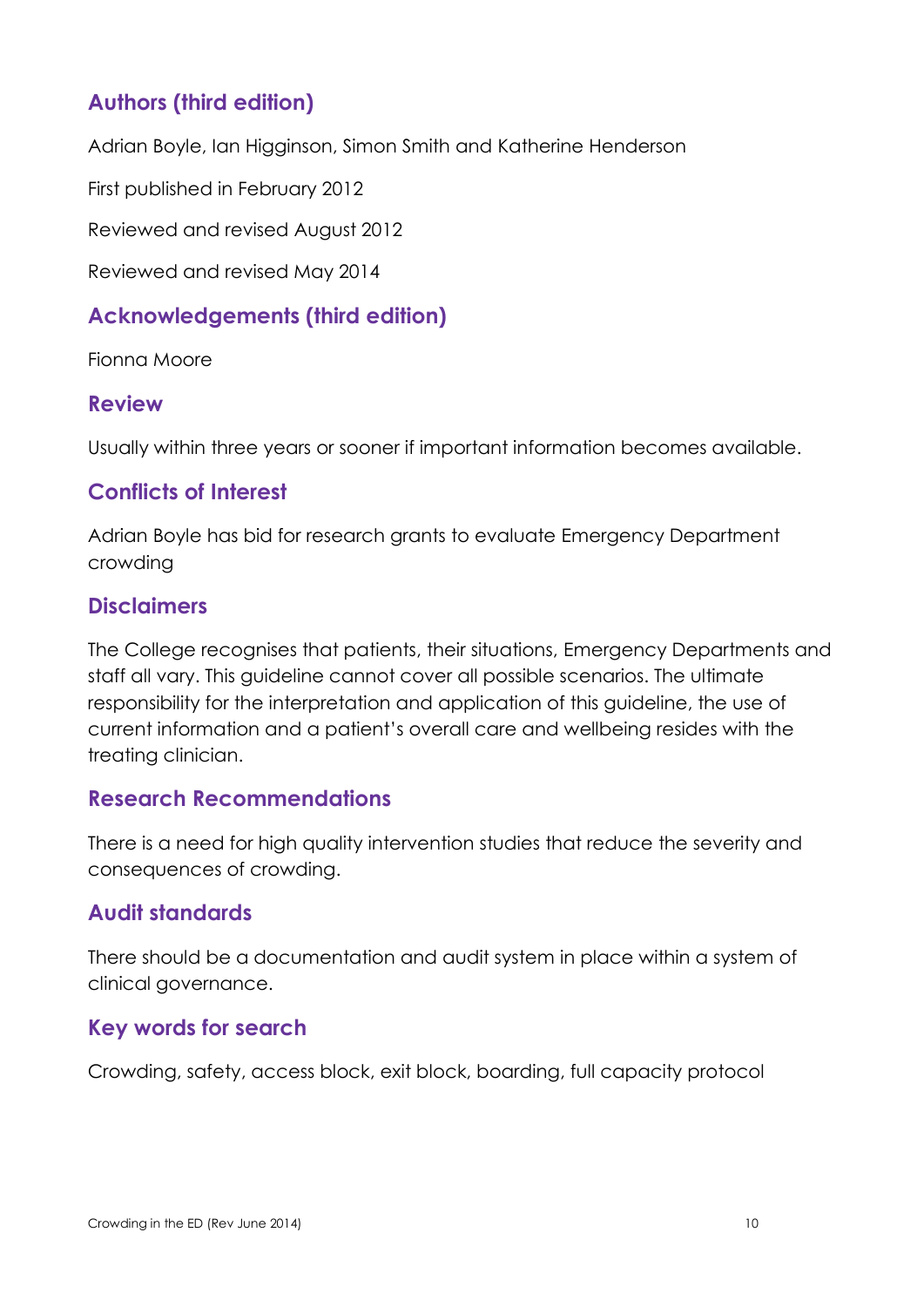## **Appendix 1**

## **Methodology**

Where possible, appropriate evidence has been sought and appraised using standard appraisal methods. High quality evidence is not always available to inform recommendations. Best Practice Guidelines rely heavily on the consensus of senior emergency physicians and invited experts.

## **Evidence Levels**

- 1. Evidence from at least one systematic review of multiple well designed randomised control trials
- 2. Evidence from at least one published properly designed randomised control trials of appropriate size and setting
- 3. Evidence from well designed trials without randomisation, single group pre/post, cohort, time series or matched case control studies
- 4. Evidence from well designed non experimental studies from more than one centre or research group
- 5. Opinions, respected authority, clinical evidence, descriptive studies or consensus reports.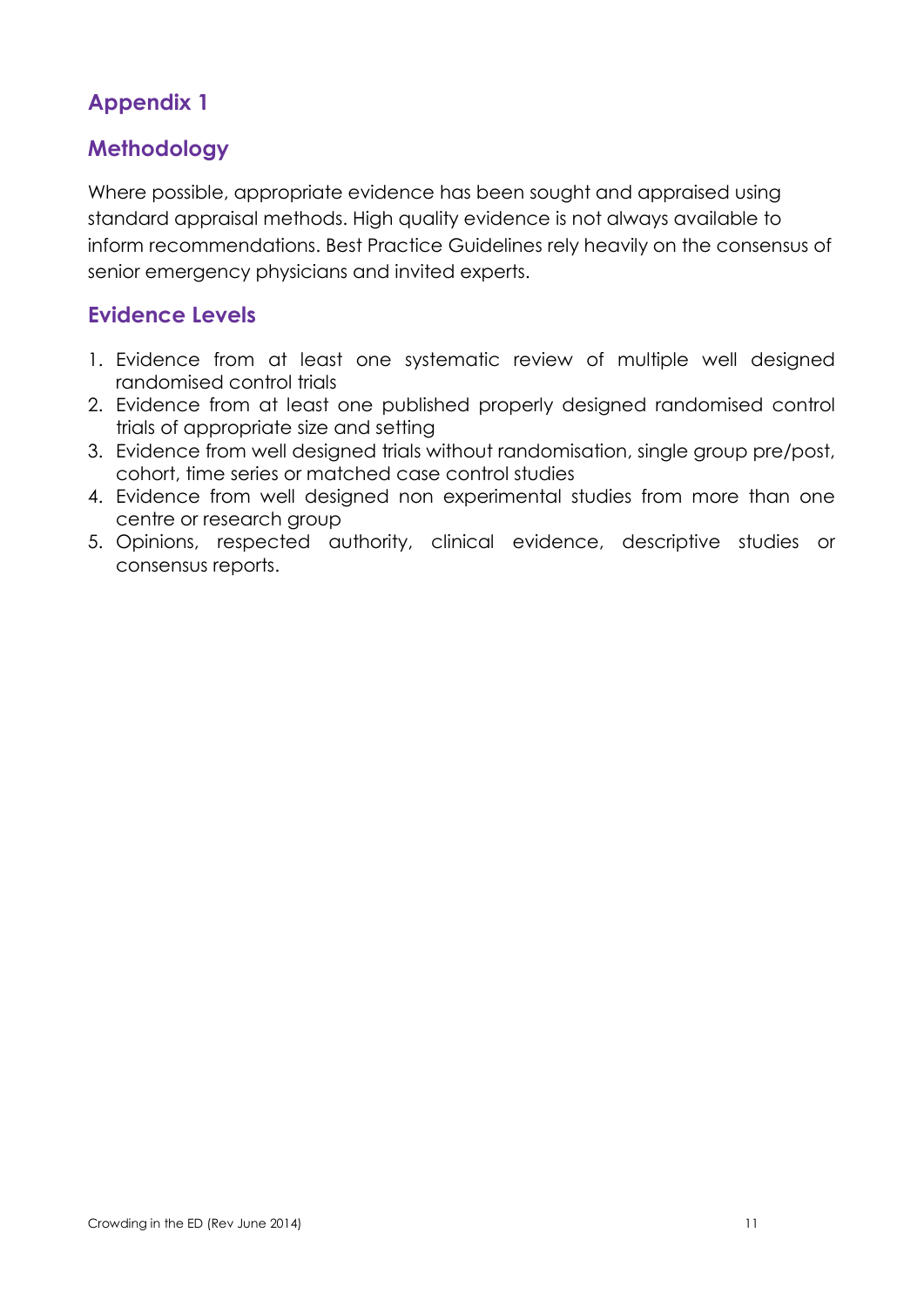#### **References**

- (1) Forero R, McCarthy S, Hillman K. Access block and Emergency Department overcrowding. Crit Care 2011; 15(2):216.
- (2) Sun BC, Hsia RY, Weiss RE et al. Effect of Emergency Department crowding on outcomes of admitted patients. Ann Emerg Med 2013; 61(6):605-611.
- (3) Johnson KD, Winkelman C. The effect of Emergency Department crowding on patient outcomes: a literature review. Adv Emerg Nurs J 2011; 33(1):39-54.
- (4) Johnston M. Hundreds die because of hospital crowding. New Zealand Herald 2008 Sep 8.
- (5) Richardson DB. Increase in patient mortality at 10 days associated with Emergency Department overcrowding. Med J Aust 2006; 184(5):213-216.
- (6) Morris ZS, Boyle A, Beniuk K et al. Emergency Department crowding: towards an agenda for evidence-based intervention. Emerg Med J 2012; 29(6):460-466.
- (7) Beniuk K, Boyle AA, Clarkson PJ. Emergency Department crowding: prioritising quantified crowding measures using a Delphi study. Emerg Med J 2011.
- (8) Moskop JC, Sklar DP, Geiderman JM et al. Emergency Department crowding, part 1--concept, causes, and moral consequences. Ann Emerg Med 2009; 53(5):605-611.
- (9) Hoot NR, Aronsky D. Systematic review of Emergency Department crowding: causes, effects, and solutions. Ann Emerg Med 2008; 52(2):126-136.
- (10) Weiss SJ, Derlet R, Arndahl J et al. Estimating the degree of Emergency Department overcrowding in academic medical centers: results of the National ED Overcrowding Study (NEDOCS). Acad Emerg Med 2004; 11(1):38-50.
- (11) Weiss SJ, Ernst AA, Nick TG. Comparison of the National Emergency Department Overcrowding Scale and the Emergency Department Work Index for quantifying Emergency Department crowding. Acad Emerg Med 2006; 13(5):513-518.
- (12) Reeder TJ, Garrison HG. When the safety net is unsafe: real-time assessment of the overcrowded Emergency Department. Acad Emerg Med 2001; 8(11):1070-1074.
- (13) Epstein SK, Tian L. Development of an Emergency Department work score to predict ambulance diversion. Acad Emerg Med 2006; 13(4):421-426.
- (14) Hwang U, McCarthy ML, Aronsky D et al. Measures of crowding in the Emergency Department: a systematic review. Acad Emerg Med 2011; 18(5):527-538.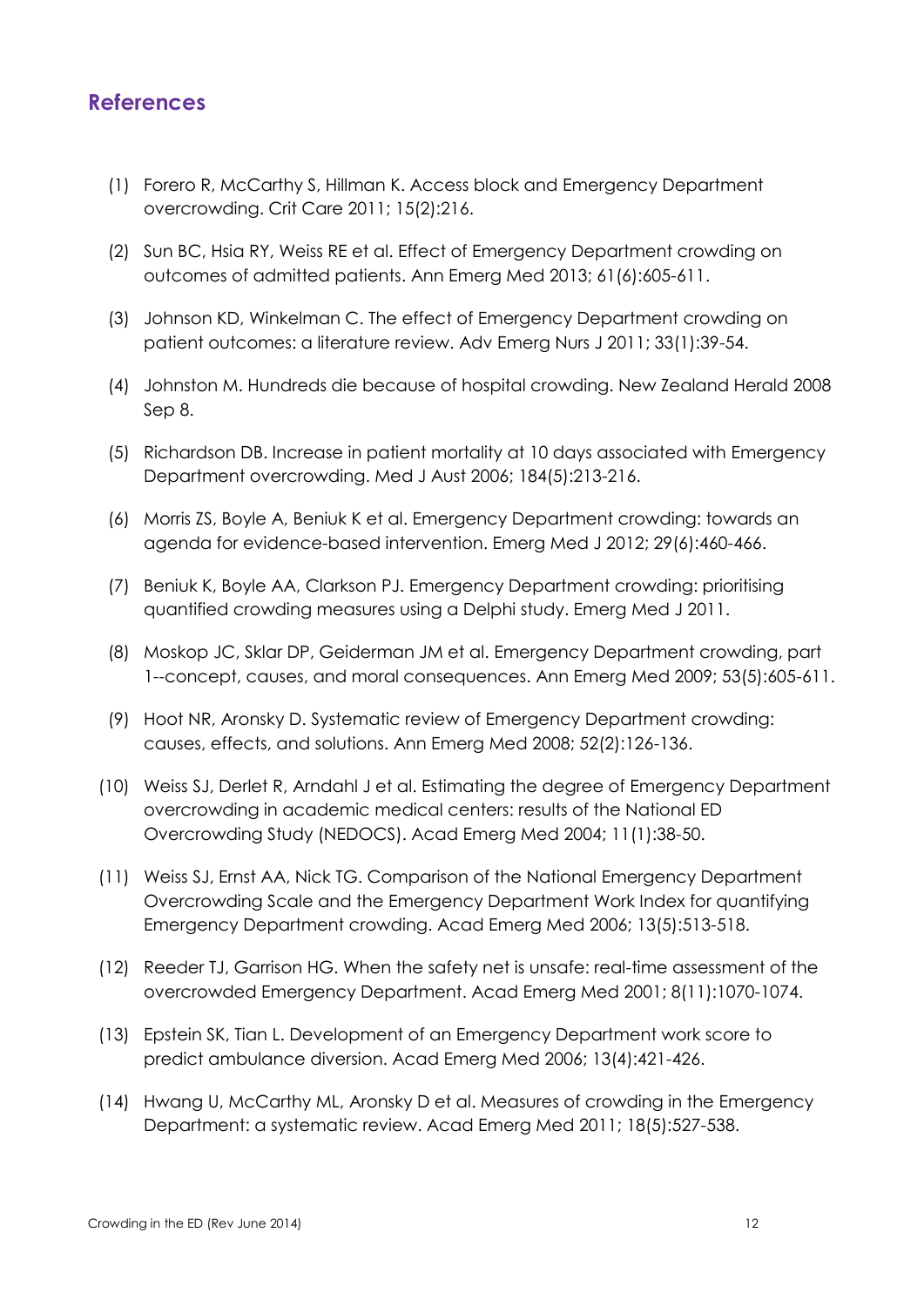- (15) Boyle A, Beniuk K, Higginson I et al. Emergency Department Crowding: Time for Interventions and Policy Evaluations. Emergency Medicine International 2012[2012], 1-8. 2012.
- (16) Asplin BR, Magid DJ, Rhodes KV et al. A conceptual model of Emergency Department crowding. Ann Emerg Med 2003; 42(2):173-180.
- (17) Higginson I. Emergency Department crowding. Emerg Med J 2012; 29(6):437-443.
- (18) Moskop JC, Sklar DP, Geiderman JM et al. Emergency Department crowding, part 2--barriers to reform and strategies to overcome them. Ann Emerg Med 2009; 53(5):612-617.
- (19) Castille K, Cooke M. One size does not fit all. View 2. Emerg Med J 2003; 20(2):120- 122.
- (20) Derlet RW, Richards JR. Ten solutions for Emergency Department crowding. West J Emerg Med 2008; 9(1):24-27.
- (21) Viccellio A, Santora C, Singer AJ et al.. The association between transfer of Emergency Department boarders to inpatient hallways and mortality: a 4-year experience. Ann Emerg Med 2009; 54(4):487-491.